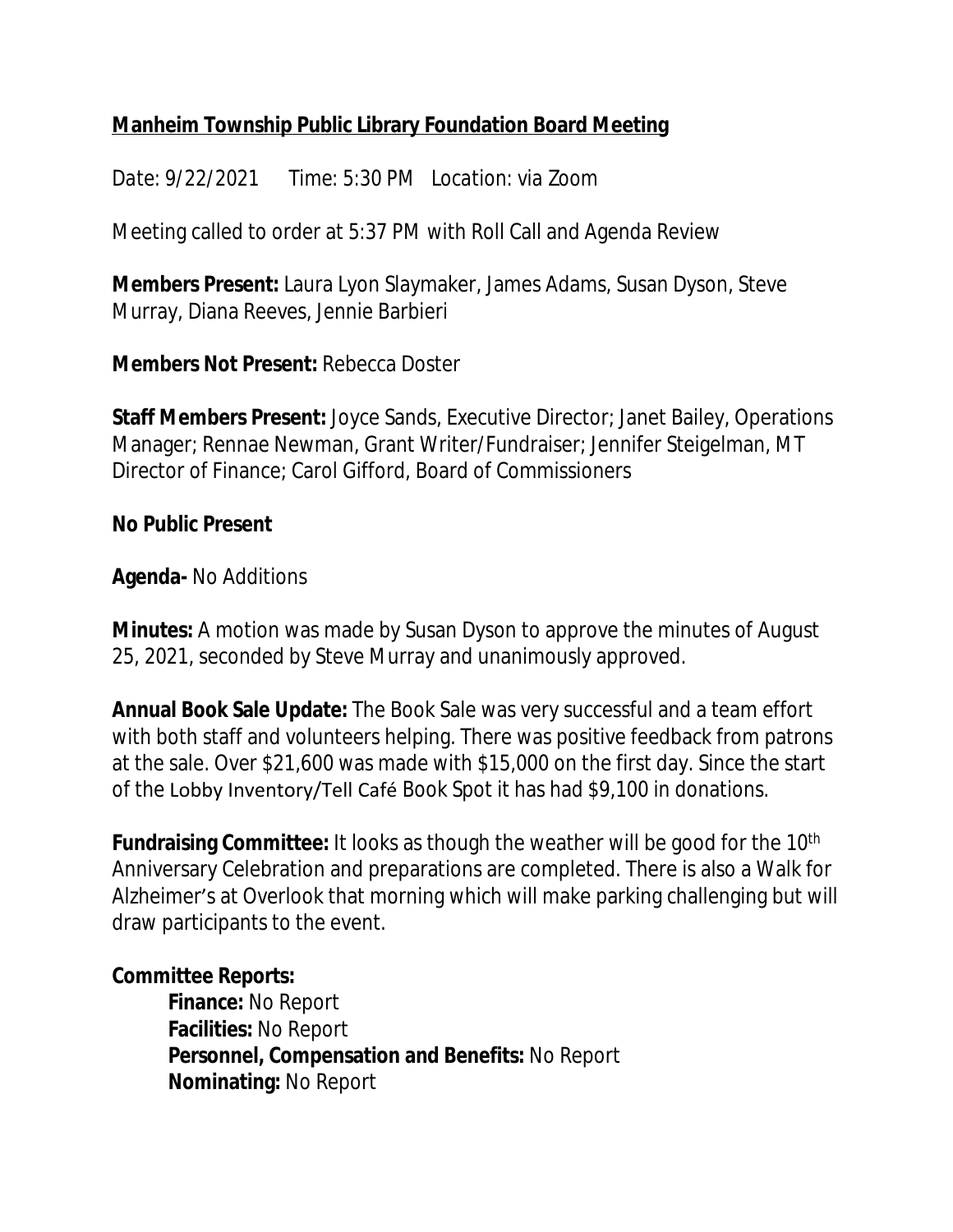## **Executive Director's Report:**

The District Advisory Council is meeting on September 30<sup>th</sup> and a board member is invited to attend with Joyce. Laura Slaymaker volunteered.

Library hours have been extended and are now back to pre-pandemic hours. Passport services resumed on 9/15. Because the library was shut down, the service must undergo a probationary period.

The library is working on becoming a member of the PA Forward Star Library Program which focuses on literacies. The Star Library Program recognizes libraries for incorporating PA Forward into its programs and services.

Joyce is working with Public Works to find a solution to the problem of materials being damaged in the drive-up book drop when it rains. We are responsible if a book from another library is damaged and is retired if it gets wet.

According to Public Works the library must have high-low water fountains. Jim Drumm approved moving forward with a hot beverage vending machine in the Tell Café. Joyce is also looking into a water bottle refill station.

A new payment system for accepting credit cards initiated by Janet Bailey contributed to the success of the Book Sale.

### **Old Business:** None

**New Business:** Jim Adams mentioned the \$10,000 EITC donation from Orrstown Bank. Jim and Susan Dyson accepted the big check for a photo at the library.

#### **3 Points for Board of Commissioners:**

- 1. The \$10,000 Orrstown Bank EITC donation
- 2. The success of the Book Sale \$21,600
- 3. \$9,100 revenue from Book Spot donations
- 4. Successful Summer Reading Program

### **Executive Session:** None

**Adjournment:** The meeting was adjourned at 6:15(est.) by unanimous consent